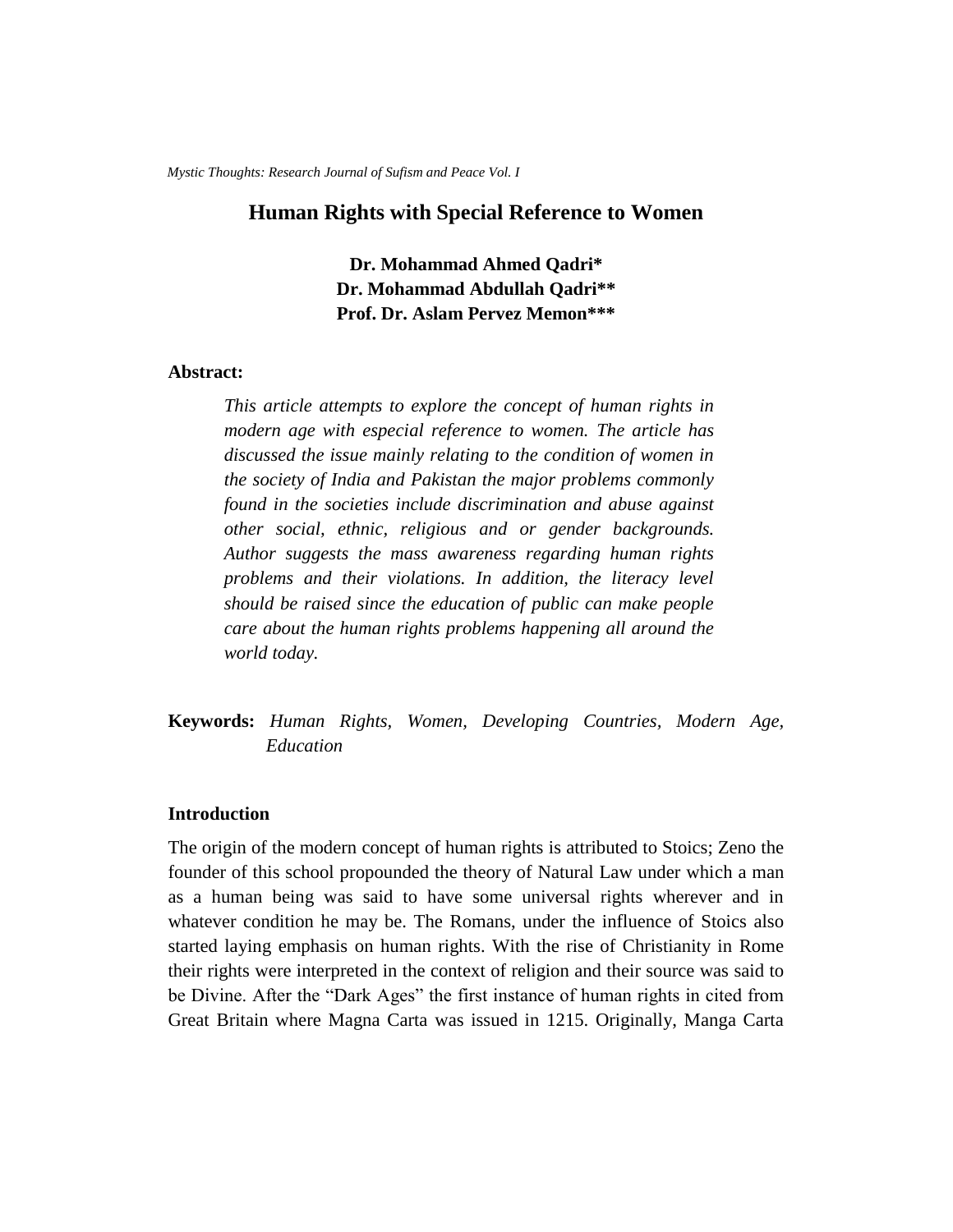was simply a contract between the king and the Barons under which the rights of man has a human being. It was only after a long time it was interpreted in the context of human rights. The British parliament approved it in 1355 and passed a law under which none could be deprived of his life, liberty or land without following the prescribed process of law. However, from  $14<sup>th</sup>$  to  $16<sup>th</sup>$  century European political thoughts was dominated by the views of Machiavelle and Luther on account of which the states acquired unlimited authority over the individual.

Human Rights are international moral and legal norms that aspire to product all people everywhere from severe political, legal and social abuses (Maryam Inayat 1999 p. 72**)**. Example of human rights are the rights to freedom of religion, the right to fair trial when charged with a crime and the right not to be forward and the right to engage in political activity. These rights not to be forward and the right to engage in political activity. These right & exist in morality and in law at the national and international levels.

The philosophy of human rights addresses questions about the existence, content, nature universality and justification of human rights. We cannot measure them that to which extent they are justified. Because here nowadays everyone talks about his or her right regardless of the problems faced by our nations.

The Universal Declaration of Human Rights (UDHR, UN act 1948b) sets out a list of over two dozen specific human rights that countries should respect and protect. We may group these specific rights into six or more families; "Security rights" that protect people against crime such as murder massacre, torture and rape; "liberty rights" that protect freedoms in areas such as belief, expression, association, assembly and monument; "political rights" that protect the liberty to participate in politics through actions such as the problems do occur in developed nations as well such as China, USA etc etc. The UN has tried to solve such problems by imposing various law & sanction. These measures have limited amount of effectiveness because it is up to the people to solve the existing problems today.

The major problems commonly include discrimination and abuse against other social, ethnic, religious and or gender backgrounds. Many countries with oppressive gouts force human rights violations against their own people other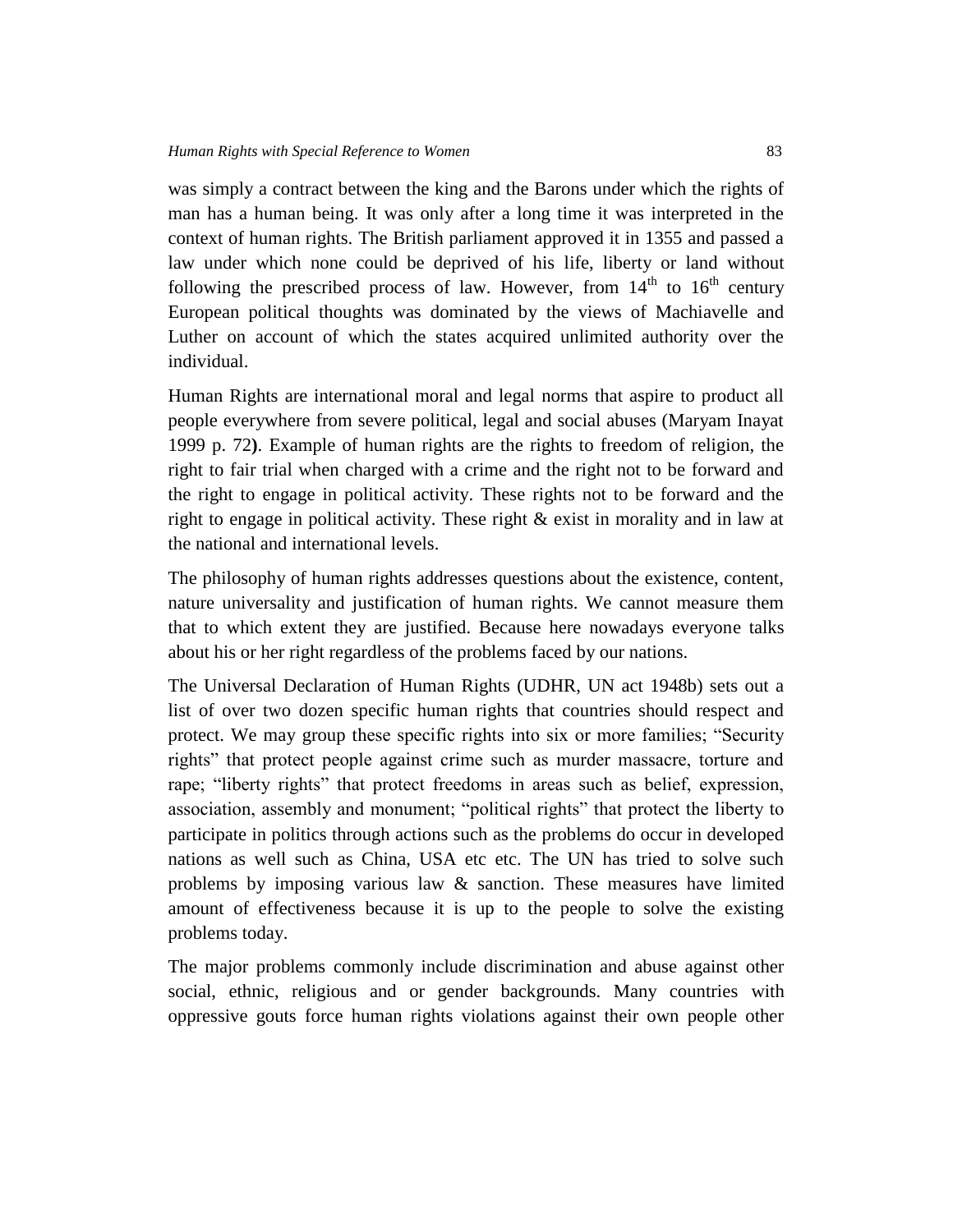gouts do little to prevent human rights problems from happening in their countries.

Human Right problems have been facing by many nations and are still faced by them. I am going to highlight few nations and their problems, which include developing and under developing nation as well. Very brief and small subsets of the countries are given blow:

Perhaps the most talked about region exhibiting human rights violations today. The United State and NATO has decided to take military action in response to these problems. The type of human rights violations in KOSOVO in a form of "ethnic clashing" or genocide of the Albanians (William J. Eric 1988, p. 27).

Since the Chinese took over of the region of Tibet, the Tibetan people, especially monks have been tortured or killed by the Chinese gout. Many people still right for the liberation of the region of Tibet and let the Tibetan leader, the Dalai Lama, out of exile. One Million Tibetans have died because of Chinese occupation (Stoddart Huston 1988, p.170).

After being took over by Taliban, a militia group, many human right violations have taken place in Afghanistan. Women have been the most victimized as they are no longer allowed to hold jobs, go to school or walk outside without being covered from head to head. The Taliban call this they're so called "Islamic Law". Many other violations committed against innocent civilians have also taken place as the Taliban's struggles to maintain control continue (Roger Michael 1997 p. 113).

Although USA is a great supporter to human rights but as a matter of fact there is a great challenge for human being is the USA as one of the examples is the acquiescence for the use of sweat shops for cheap labor. The clothing industry is flooded with labor provided by minors at ridiculously low wages, harsh working conditions. The best example which can be quoted is their attitude towards Muslims their anti-Islamic policy after 9/11 attack.

Pakistan and India both are developing countries which need lot of reformation in the field of politics, economy and justice. Talking about both these nations since they have been together for the past so many centuries along with differences but that will be unfair when we talk about the problems of Pakistan. How can we forget India "Our Closest Neighbors". Regarding Human Right problem has been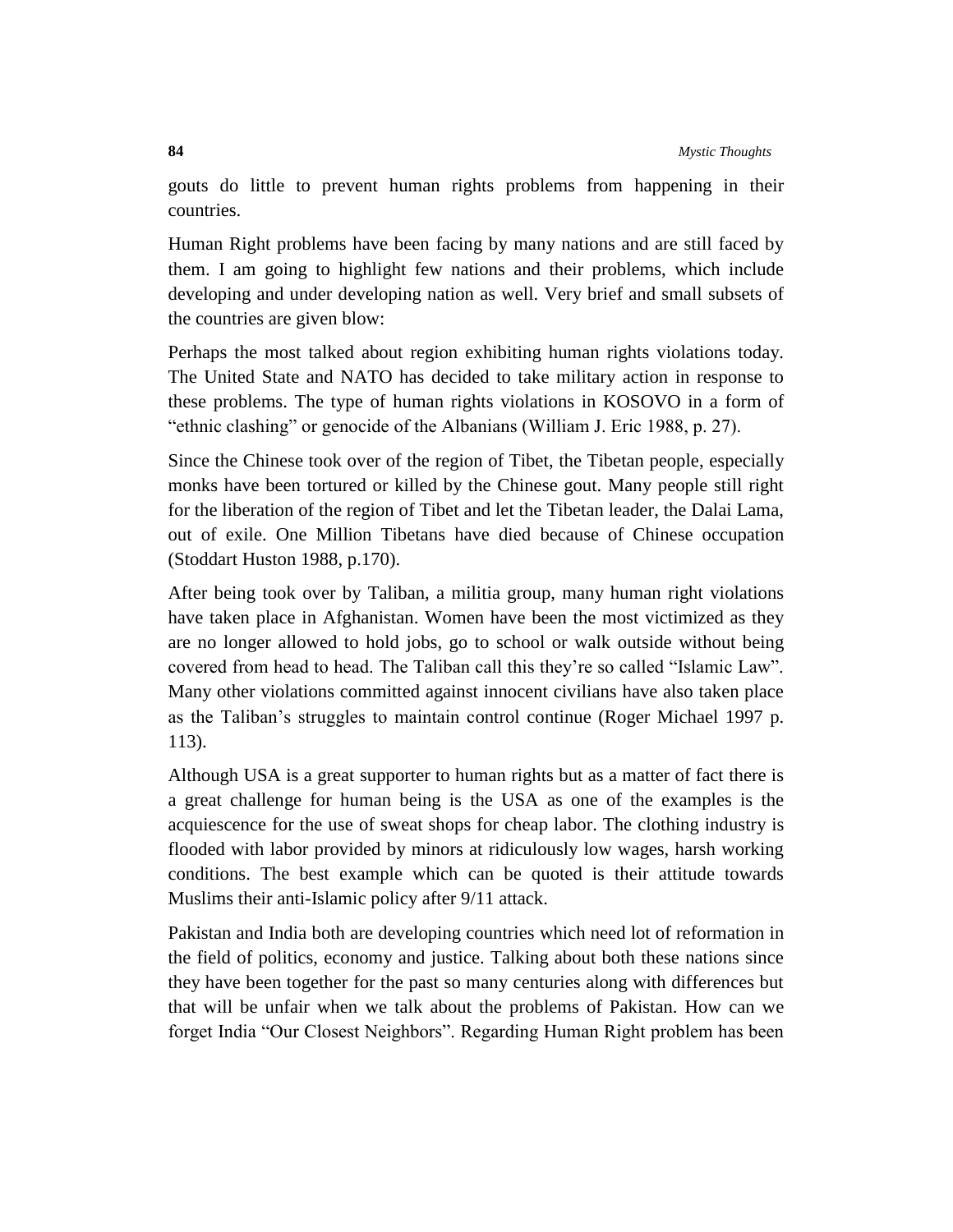remained unsolved. Human Rights violation is now very common. Both nations are still under caste system, feudalism, Class system, racial differences, colour differences, gender discrimination, child labor, women rights, language problem and the list goes on and on. But the question is that no one speaks up. We say we are one Nation one state and we are independent but how? In a state where a brother is fighting with his own that's so, funny they call themselves the Islamists but the question is are they following those palter us given in our Holy Quran and Sunnah regarding Rights of Women. In Saudi Arabia women are also brutally degraded but our ignorant politicians and media especially say that "OK" since Saudi Arabia produces a quarter of the world's oil and is close ally of USA. But how come you can compare oil with women what a Negative attitude. Their man helps four wives and dozens of children on the basis that that in Islam men can have four marriages for no reason. Islam gives permission but with certain reasons. It is nothing that one should feel proud to have four wives they failed to provide justice to anyone of them their duty is to sit at home and look after their 12 to 14 children. That is very humiliating and frustrated (Zulekha Tehreem 2000 p. 210**).** 

Since discrimination is the part of the Hindu culture. India's women are still far from living in a state of equality with men. They suffer a great deal of injustice and humiliation. But their demand for equality has become a political factor in land and progress on the road to emancipation is being made thanks to the work of private organizations.

A women is discriminated against as a daughter, a wife, a widow, at home out a society in the workplace at religious festivals with respect to schooling food health care sexuality, inheritance infect in all matters in all respects throughout her entire life. Sons are always given preference as heir, which only sons may perform. Daughters are perceived as a burden, among other things because of dowry which must be paid if she is to marry and which can bring ruin to poor and middle class families (Dykee 1988 p.77). The legal ban on dowry is not enforced countless now born daughters are still hilled immediately after birth especially in state of Rajasthan, Bihar and Tamil Nadu. Husbands are treated as Gods. Earlier Indian women were supposed to be burnt alive along with their dead husband that's called "Satti". Nowadays it is not so but still a widow can't have portion of her deceased husband's assets so, this is how Indian women is leading her life like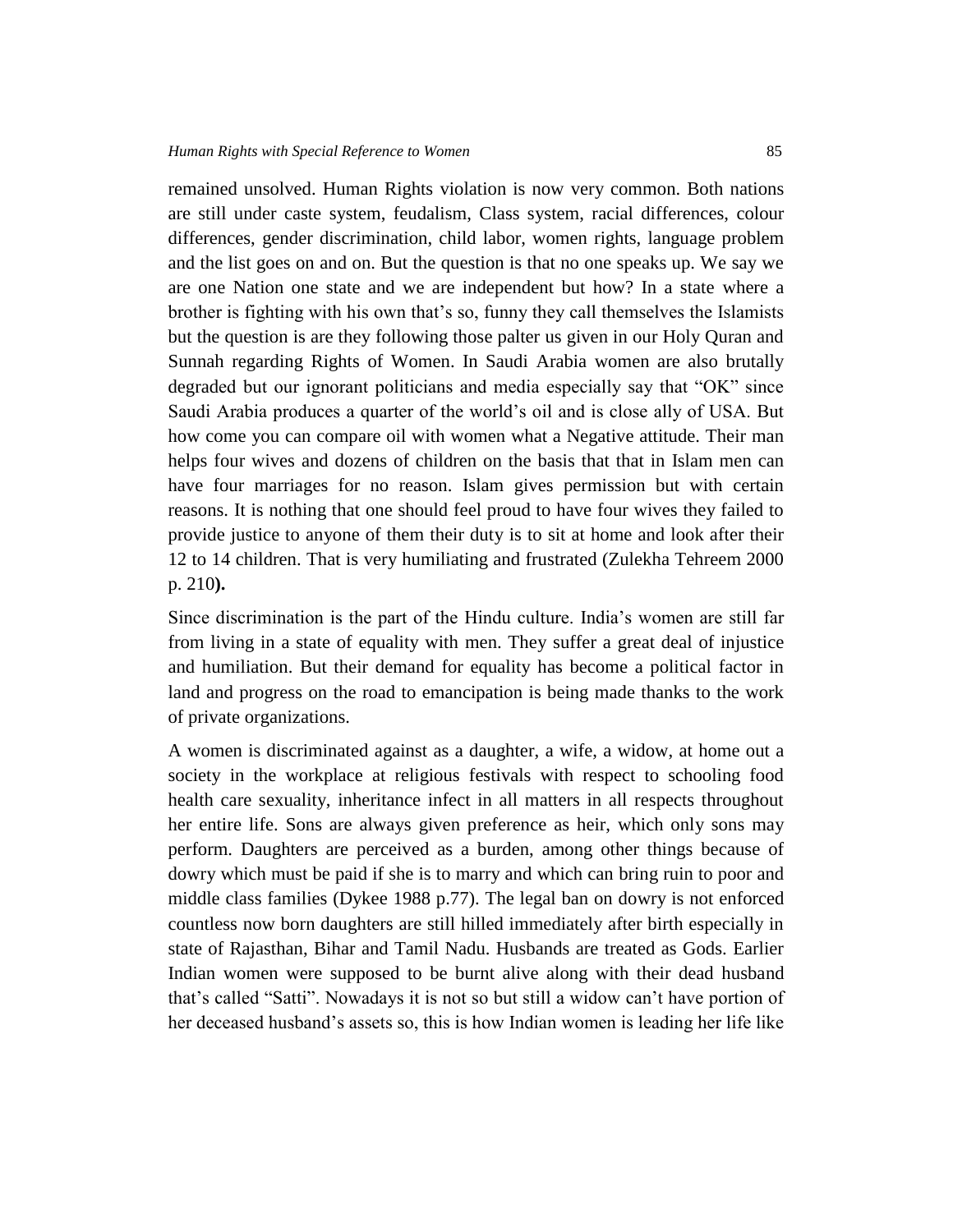a like hell. Many NGO's organizations are working infect they have shown much success. Especially in villages there women rights are being preserved by these feminist Organizations but still much more efforts are needed (Aziz J. Nazami June 28, 2000).

The conditions of women are worse in Muslim Nations. Point to be noted. So, as the case with Iran violence against women, abuse and so called "Honour killings" are still widespread phenomena. In a country where repression targets the whole population which suffers from severe social and economic problems, violence against the population which suffers from severe social and economic problems, violence against the population hits women, who are also the victims of violence, is on the increase and within the family. It is difficult to know the real extent of domestic violence because it occurs within the family structure. There are few public debates or figures available on this issue **(**Dykee 1977 p. 197**).**

In Pakistan the women face brutal oppression. In Pakistan there are rigid Taboos. Women can't get out of it in the villages of Punjab, Sindh, NWFP and Balochistan; women are treated like robots and puppets that have to follow what their men say. They are proud of it. The women of village are supposed to be blind, deaf and speechless. She is supposed to give more and more births, without medical facilities, she has to cook for her husband who s a drug addict, she has to work 24 hours besides that she has to work in fields as well. Domestic violence is so common she also has to get beaten up not only by her husband but by her mother in law as well. This is her fact not by God but by "Her Husband". In Pakistan abortion is totally illegal "Our Mullahs are totally against abortion they want women to have 15 to 16 children no matter whatever the circumstances may" (Aziz Pasha 1968, s.c. 662). As a result many women die from illegal abortion under unsafe conditions. Many women and small your girls get pregnant after being raped unless they can prove they were raped they are then liable to 14 years imprisonment for having sex outside marriage. But in order to secure a conviction for rape a woman needs a lengthy legal procedure. There have been so many cases where these types of cases have been suffocating in files up and down. Thousand of them have not even being filed due to so much fear and terror of their own families **(**Ram Narain 1977, p.186**).**

This discrimination against women starts in childhood. Many girls are sent out to work in carpet factories and other industries and even smuggled (women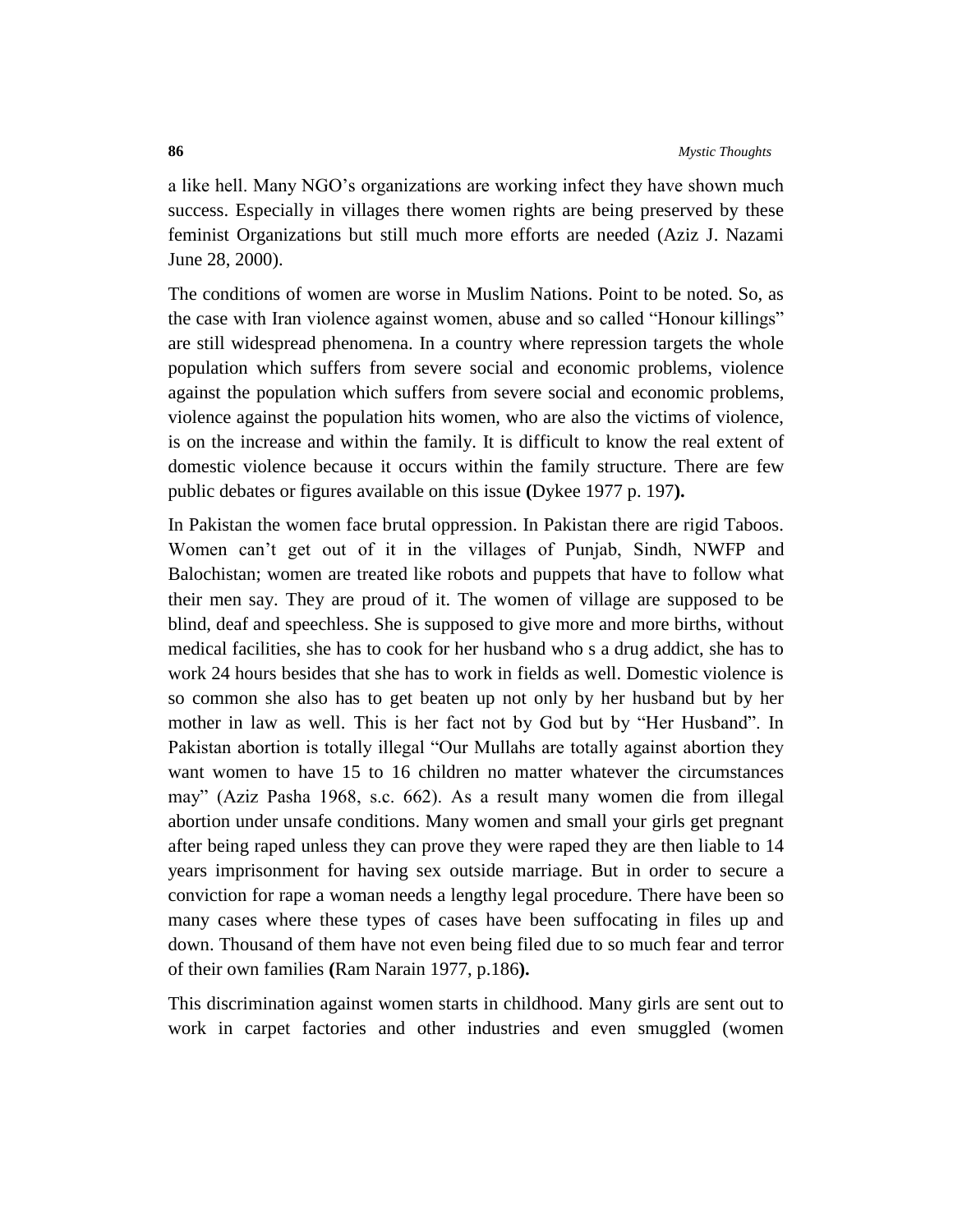trafficking) that's a global issue now. There are is an attitude that education is wasted on girls. There is so much pressure that can't be measured.

There are some major problems besides that there are numberless, countless minor problems as well for e.g. our working women who goes out is treated like an alien, in offices a cheap kind of hostile attitude, she cannot stand on the bus stop easily because of so many eyes fired on her.

So, just like this there is a net of problems regarding women rights. But there were some global problems of women of different Nations. Though nowadays our women is standing side by side in each in every field with males but still much has to be done especially in rural areas.

The problem if human right violation can be helped at scale communities can petition for the rights of people living in other countries. More organized action can include rallies with spokes people, such as Richard Geri for the Tibetan liberation protest on several occasions such as protest in from of clothing stores like Guess or Nike, some which use sweatshop for manufacturing their products.

There is an urgent need to recognize the rights of the people of other nations are part of the design of western foreign policy. Vietnam was neither a mistake nor an exception. The provocation and subsequent invasion of Iraq was for precisely the same purpose as we might learn in future, may be the present invasion of Somalia, a country deliberately devastated through "Superpower policies". The umbrella of Soviet blaming act having now vanished, the world is replete with potential Vietnams: North Korea, Cuba and sets of Central America, Libya, perhaps Iraq again and many others nations.

The cold war has taught us the nuclear deterrence does indeed work. Not only in preventing repeats of Hiroshima, but even in preventing a conventional war. Take an example of Pakistan and India. The two countries have not gone to war since 1971 the longest period of peace in their history like these two nations , everybody knows today that it would be catastrophically suicidal to use atomic weapons or to provoke a nation that possesses then contrary to the American propaganda that not everyone is "evolved" enough to know this. Almost certainly it is one way to ensure that US and its allies do not have any "military option" in their strategy for exploitation of weather nation of the World. Once a number of nations if not ideally all, play an equal role in world affairs.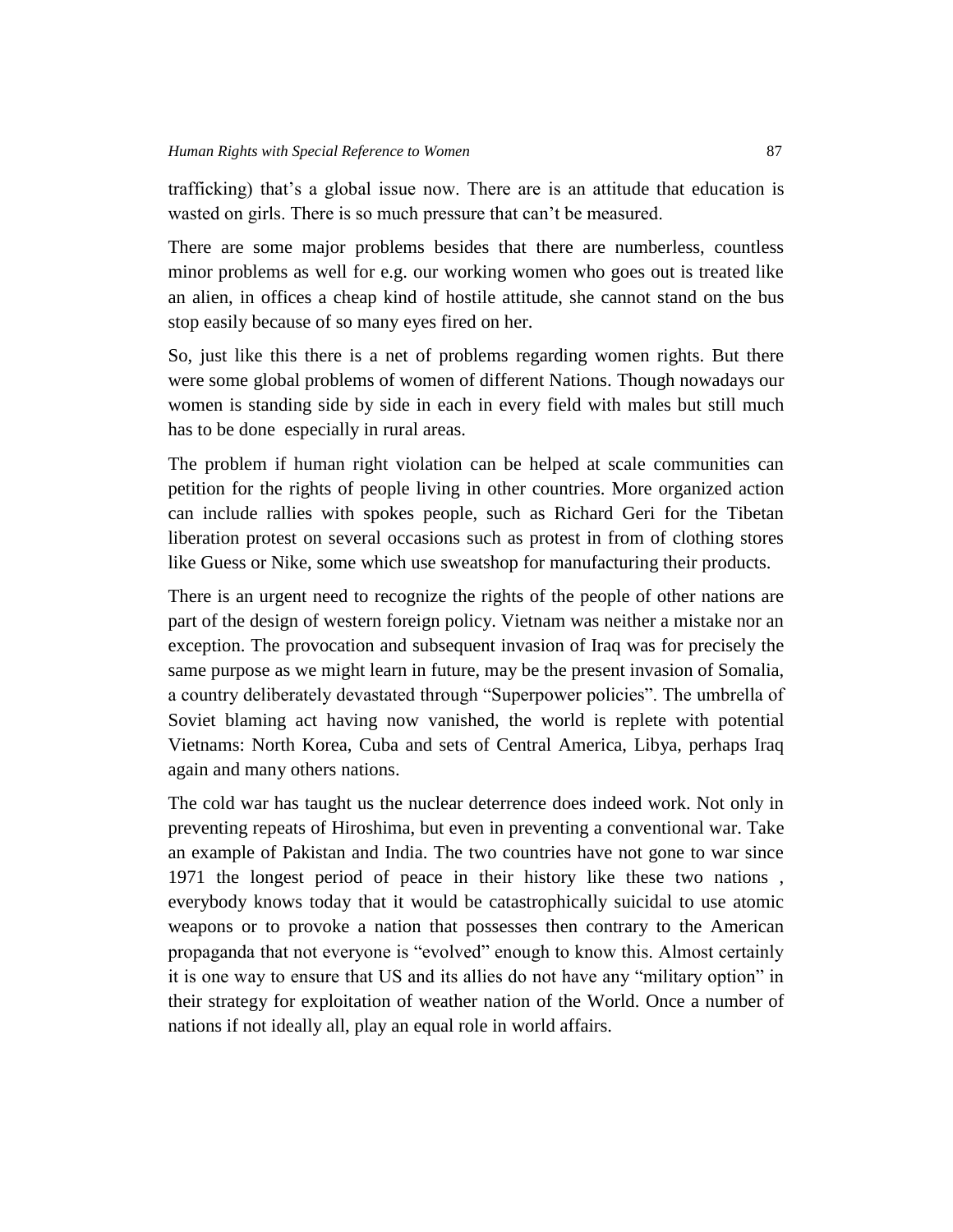### **Conclusion:**

Action must be taken in order to change the situation of the world today. One of the first actions should be taken regarding building a website to educate others of the situation with human rights. The education of public can make people care about the human rights problems happening all around the world today. By making people care the masses can be swayed to take action well within their reach. It is power in numbers which is needed to solve the problems of human rights violations.

Numerous human rights activists organizations have step forward to protect the rights of humans throughout the world. These groups provide the voice necessary to make the global population aware of such atrocities. The people suffering under these crimes often are unable to get their pleas for help across. Perhaps the only way to truly help the situation is by publicizing the right of the victims. Organizations like Amnesty International, Americas Watch and the Feminist Majority Foundation publicize transgressions in the world. On the global or local level, petition signing and letter writing campaigns are organized in those campaigns; normal citizens are encouraged to write to world leaders expressing their ideas and feelings of what needs to be done to improve the situation. Peace full demonstrations are staged to protest against human rights violations. In the end I can only write is that it is such a vast topic enough. We see the each human is untitled to their own opinion, their own voice and their own beliefs. Although gout can chain is people, it cannot chain their voices. The rise of humanity cannot be withheld. The laws made by oppressive gouts against humanity will have humanity crying for freedom. The time for freedom may not be soon, but it can only happen if the people will it to.

In the words of James Baldwin an American writer "Words like" freedom, justice, democracy are not common concept on the contrary they are rare people are not bon knowing what these are. It takes enormous and above all individual effort to arrive at the respect for other people that there words imply.

Careful review about violation of human rights generally and women's rights particularly need revolutionary steps to be taken for a noticeable change in the society. The government must make sure that they are equally participating in Socio-Political progress. Women of developing areas need to be given share in